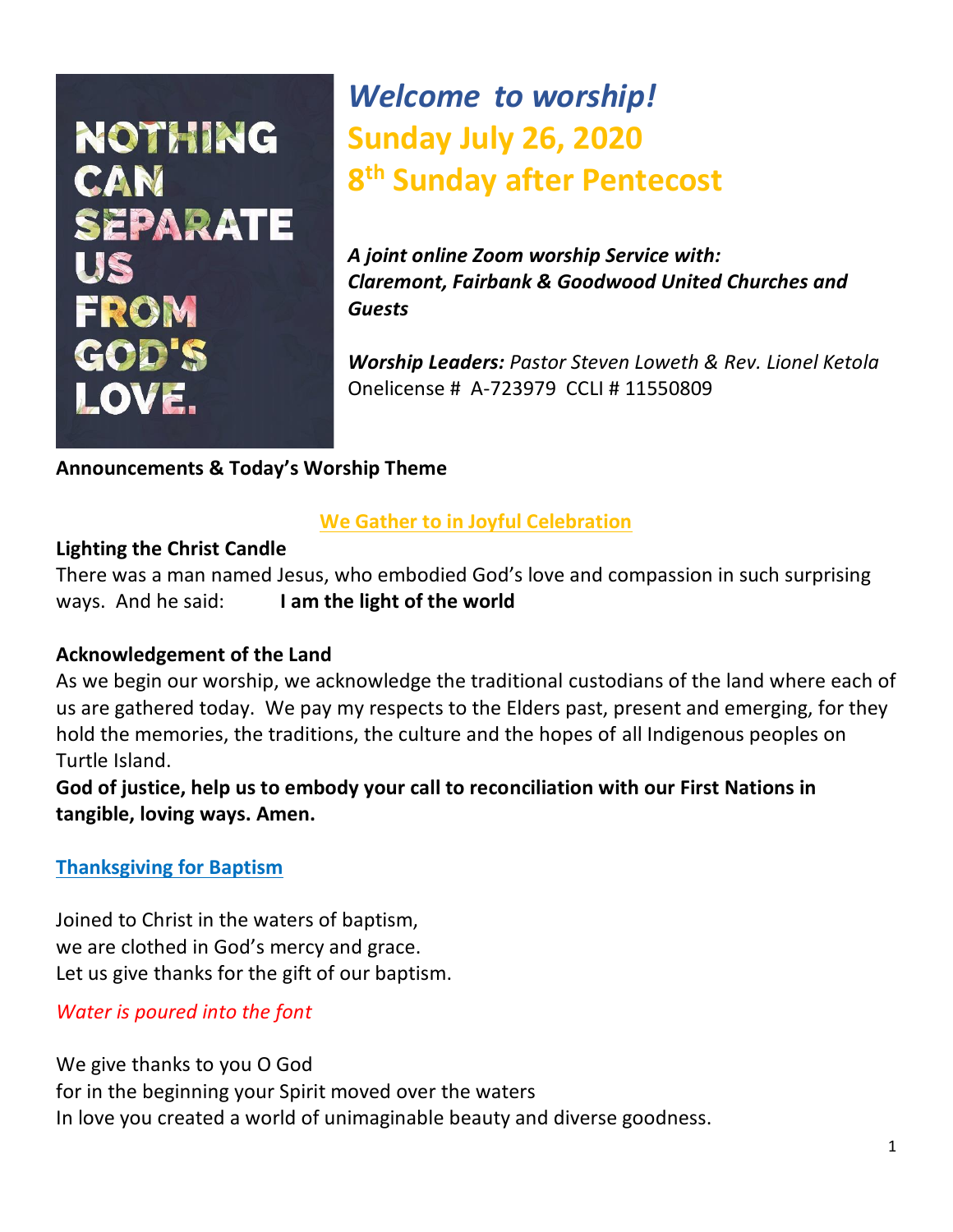We praise you for the waters you provide for the earth: for snow and dew, for oceans and wells, for the rain that nourishes plants and trees, for the streams that enliven the animals, great and small, for Lake Ontario and Lake Skugog; for the Black River and the Don River.

Through the sea you led your people Israel from slavery into freedom. At a river your son Jesus was baptized by John and anointed by the Holy Spirit. By water and the Word you claim us as your beloved daughters and sons. With all creation, we are fearfully and wonderfully made.

At this font we pray:

Renew in us the Spirit of our baptism. Our roots are dry: shower us with divine blessing. Our fruits need moisture: renew us for vibrant growth. Shower us with your living Spirit and fill our lives with your forgiveness, grace and love.

All honour and praise are yours, God of life. You, O God, Creator, Christ and Holy Spirit, You are the Water we crave; You, O God, are Rain and River and Fountain. Fill us with your abundant life, now and always. **Amen.** 

| <b>Opening Hymn: We Praise You O God</b><br><b>VU 218</b> | <b>Video</b> |
|-----------------------------------------------------------|--------------|
|-----------------------------------------------------------|--------------|

#### **Prayer of the Day**

**Holy Spirit: With astonishment, we see that you renew our strength constantly. Help us not to forget your presence Through life's diversity So that we, this morning, can renew our gratefulness and sing for your love. Amen**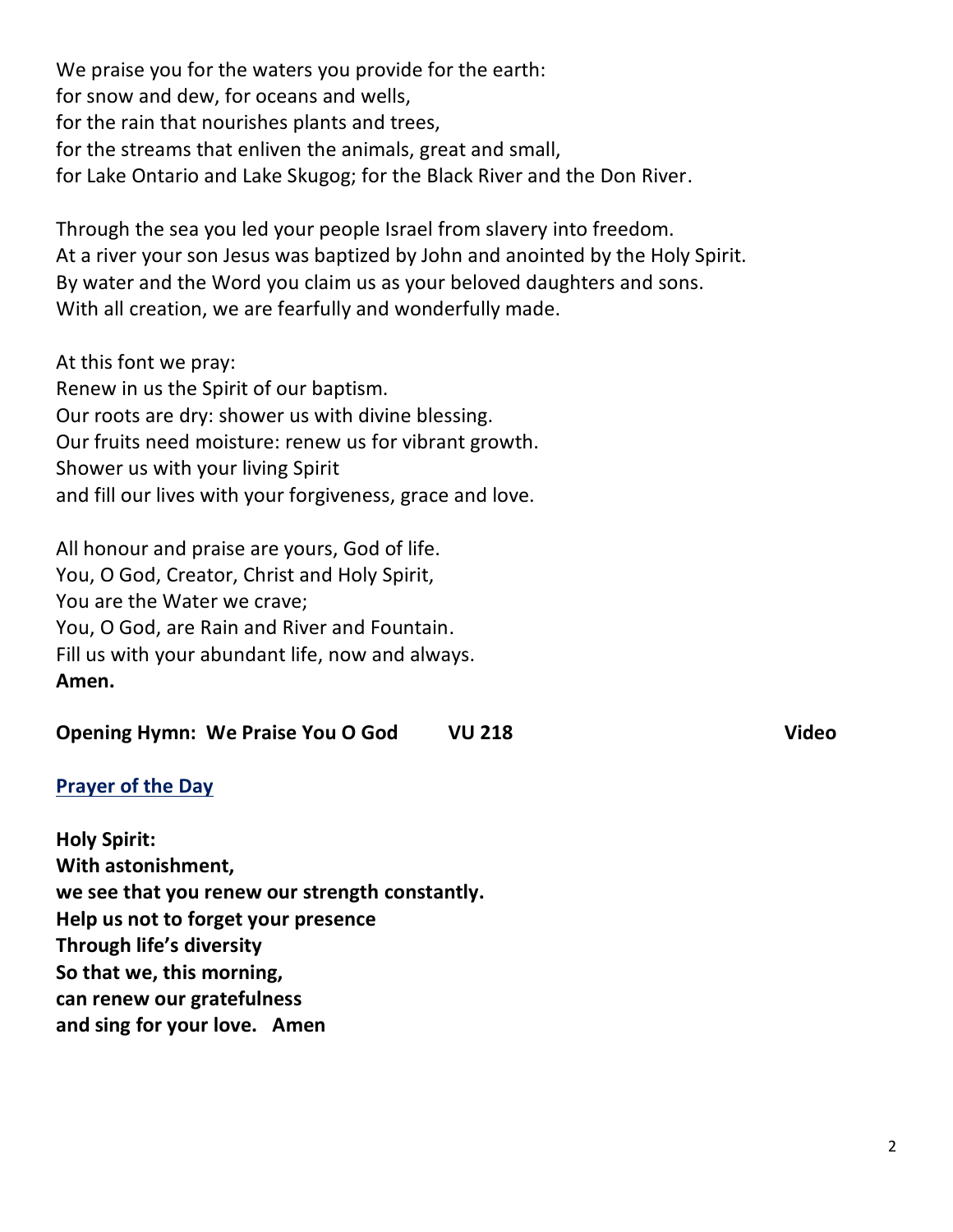#### **We Open our Hearts to the Spirit's Voice**

One: Whether you take what is written in the Bible as fact, metaphor, myth or story, listen now to these words for the meaning they hold in your lives today.

#### **All: May the Spirit bless us with wisdom and wonder, as we ponder the meaning of these words in our lives.**

#### **Romans 8:26-39**

<sup>26</sup> Likewise the Spirit helps us in our weakness; for we do not know how to pray as we ought, but that very Spirit intercedes with sighs too deep for words. <sup>27</sup>And God, who searches the heart, knows what is the mind of the Spirit, because the Spirit intercedes for the saints according to the will of God.  $^{28}$ We know that all things work together for good for those who love God, who are called according to his purpose.

 $^{29}$ For those whom he foreknew he also predestined to be conformed to the image of his Son, in order that he might be the firstborn within a large family.  $30$ And those whom he predestined he also called; and those whom he called he also justified; and those whom he justified he also glorified.

 $31$ What then are we to say about these things? If God is for us, who is against us?  $32$ He who did not withhold his own Son, but gave him up for all of us, will he not with him also give us everything else? <sup>33</sup>Who will bring any charge against God's elect? It is God who justifies. <sup>34</sup>Who is to condemn? It is Christ Jesus, who died, yes, who was raised, who is at the right hand of God, who indeed intercedes for us.  $35$ Who will separate us from the love of Christ? Will hardship, or distress, or persecution, or famine, or nakedness, or peril, or sword? <sup>36</sup>As it is written, "For your sake we are being killed all day long; we are accounted as sheep to be slaughtered." <sup>37</sup>No, in all these things we are more than conquerors through him who loved us.  $38$  For I am convinced that neither death, nor life, nor angels, nor rulers, nor things present, nor things to come, nor powers,  $39$  nor height, nor depth, nor anything else in all creation, will be able to separate us from the love of God in Christ Jesus our Lord.

#### **Scripture Hymn Neither Death Nor Life Marty Haugan VIDEO**

#### **Refrain**

**Neither, death nor life, nor angels nor rulers, nor trials in the present, nor any trial to come, neither height, nor death, nor all of creation, can ever separate us from the love of God poured out in Christ Jesus our Lord.**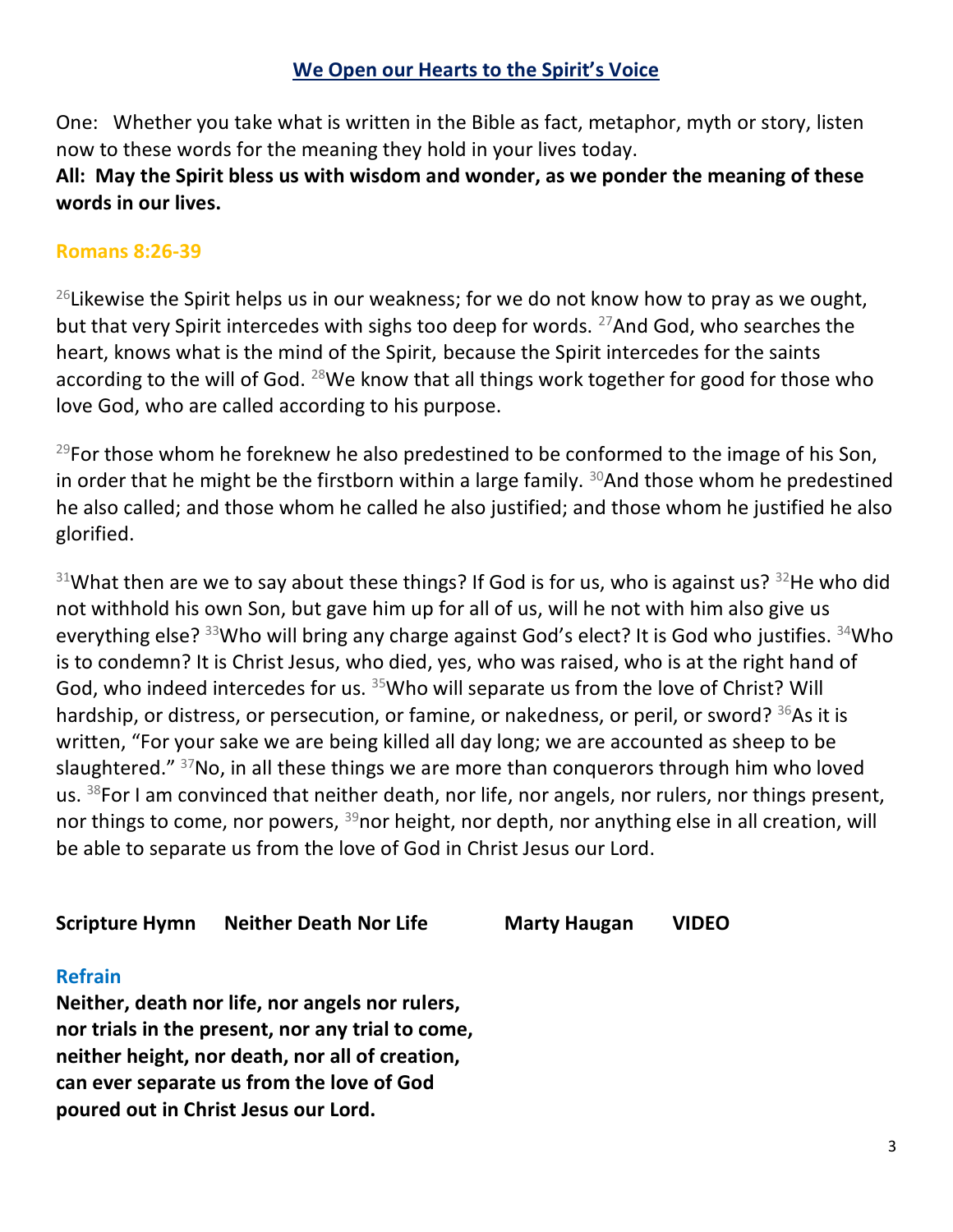#### **We Joyfully Respond to the Good News**

**Hymn of the Day: I Am a Child of God MV 157 VIDEO** 

**1. I am a child of God,** 

**I am a glimpse of God's new creation. I am a child of God, I am a child of God.** 

**2. I am an endless prayer,** 

**I am a yearning for contemplation, I am an endless prayer, I am an endless prayer.** 

**3. I am an angry voice,** 

**I am compassion and consternation, I am an angry voice, I am an angry voice.** 

- **4. I am a cry for peace, I am commitment and dedication, I am a cry for peace, I am a cry for peace.**
- **5. I am a song of joy, I am the moment of jubilation, I am a song of joy, I am a song of joy**

#### **Invitation to the Offering**

#### **Prayer of Dedication for the Gifts**

**God of life in all of it's wonder and mystery, you created our world filled with beauty and diversity. With joy we offer you all that we are, along with these gifts. Bless all that we offer today and every day. May these gifts help bring healing and wholeness to our world. We ask this in Jesus name. Amen.**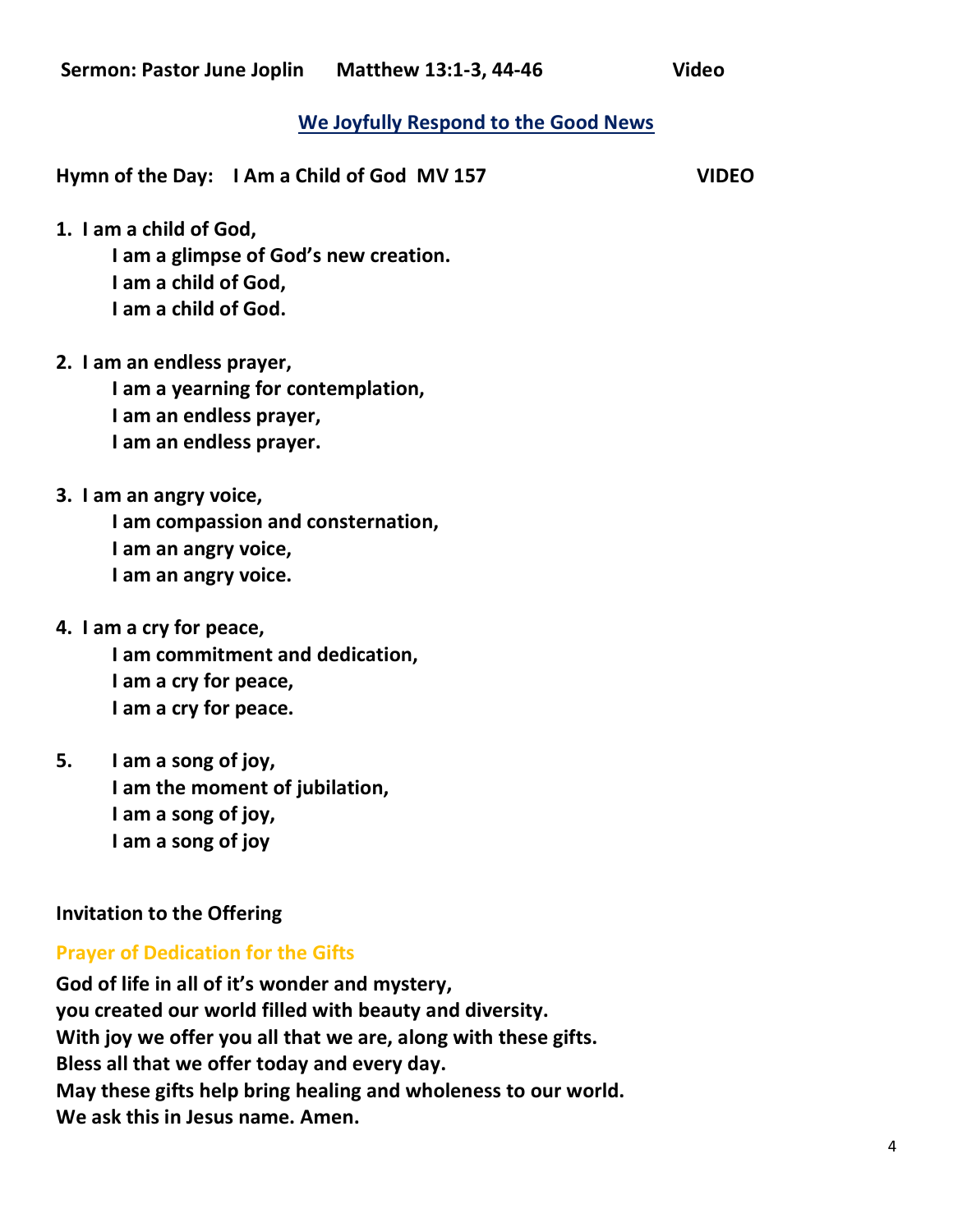#### **Prayers for the People**

The Apostle Paul tells us that the Spirit of God prays for us "with sighs too deep for words". Through the Life-Giving Breath of God, we are given all that we need. Let us breathe deeply inhaling the good gifts that God provides, and exhaling all of the things that we need to release.

Let us breathe in strength. (Pause for breath...) And, let us exhale our exhaustion. (Pause for breath...)

Let us breathe in the freedom of the Gospel. (Pause for breath...) And, let us exhale all that holds us back. (Pause for breath…)

Let us breathe in a new sense of direction. (Pause for breath...) And, let us exhale the paths we no longer want to use. (Pause for breath…)

Let us breathe in hope. (Pause for breath...) And, let us exhale self-doubt. (Pause for breath…)

Let us breathe in God's unconditional love. (Pause for breath...) And, let us exhale distrust and hate. (Pause for breath...)

#### **God in Your Love, Hear our Prayer**

We now bring our community and worldly prayers to you......... **God in Your Love, Hear our Prayer.**

Holy Spirit, let us feel the mighty rush of your presence in this place. Blow away our fears and worries, and help us to breathe in your gifts of new life.

#### **Closing Hymn: I Was There to Hear Your Borning Cry VIDEO**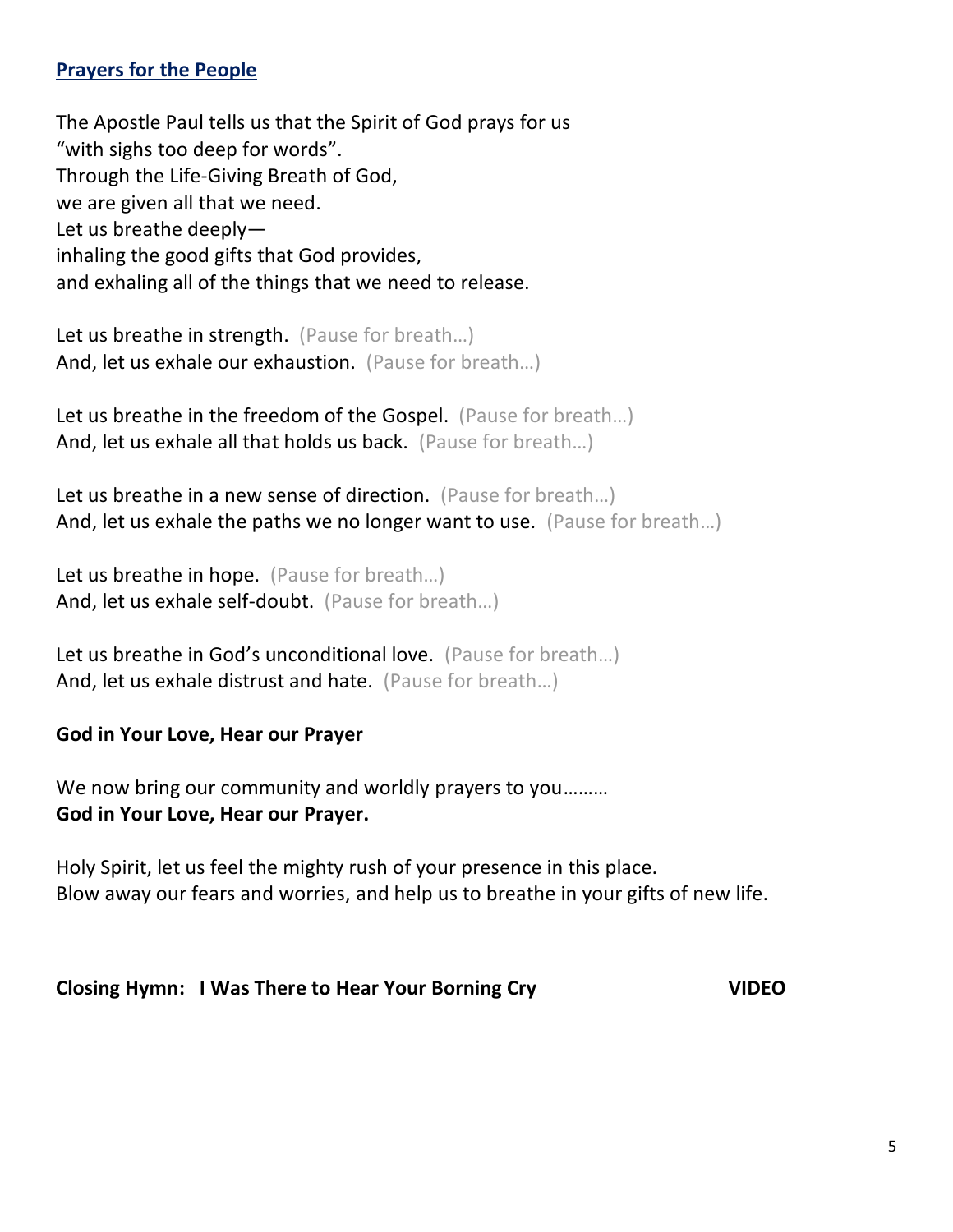#### **Blessing and Commissioning**

What can separate us from the love of Christ? Can hardship, or distress, or persecution? No, in all of these things, we are surrounded by God's grace and upheld by God's mighty and sustaining Spirit.

So let us go forth with the assurance that we are not alone - God's Spirit journeys with us – always!

May the blessing of God: Creator, Christ and Holy Spirit be with us now, and always. **Amen!** 

**Sung Blessing: I See Your True Colours True Video** 

#### **Dismissal:**

One: Go in peace! Serve the Lord! **All: Thanks be to God!** 

### **Next Sunday's Readings:**

**August 2 – Nineth Sunday after Pentecost / Proper 12** 

**[Genesis 32:22-31](http://www.textweek.com/pentateuch/gen32.htm) [Psalm 17:1-7, 15](http://www.textweek.com/writings/psalm17.htm) [Romans 9:1-5](http://www.textweek.com/pauline/rom9.htm) [Matthew 14:13-21](http://www.textweek.com/mtlk/matt14a.htm)**

### *ANNOUNCEMENTS*

**Online Zoom Book Study Group (Claremont & Goodood United):** Our 6 week book study has completed! Stay tuned for our upcoming Fall session to study Rev. Lenny Duncan's book: "Dear Church: A Love Letter from a Black Preacher to the Whitest Denomination in the U.S." It's an excellent, challening and thought-provoking exploration of anti-racism and white priviledge.

**…..Announcements continued on next Page**